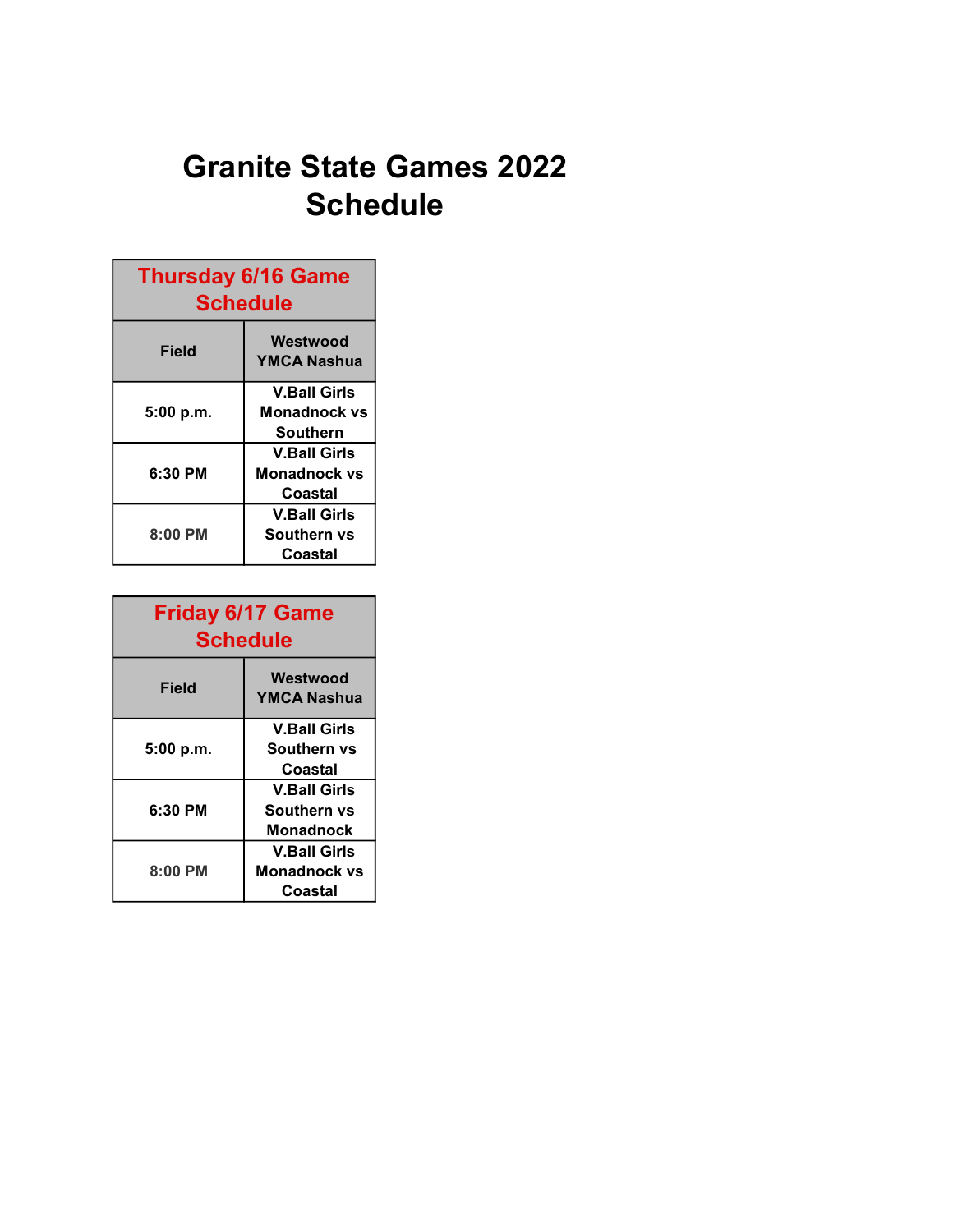| <b>Saturday 6/18 Game</b><br><b>Schedule</b> |                                                     |  |
|----------------------------------------------|-----------------------------------------------------|--|
| Field                                        | Souhegan High<br><b>School Turf</b>                 |  |
| 9:00 a.m.                                    | <b>Field Hockey</b><br>Southern vs<br>Monadnock     |  |
| 10:30 a.m.                                   | Field Hockey<br>Coastal vs<br>Lakes                 |  |
| 1:00 p.m.                                    | <b>Field Hockey</b><br>Lakes vs<br><b>Monadnock</b> |  |
| 2:30 p.m.                                    | Field Hockey<br><b>Coastal vs</b><br>Southern       |  |

| <b>Sunday 6/19 Game</b><br><b>Schedule</b> |                                                |  |
|--------------------------------------------|------------------------------------------------|--|
| <b>Field</b>                               | Souhegan High<br><b>School Turf</b>            |  |
| 9:00a.m.                                   | Field Hockey<br>Southern vs<br>Lakes           |  |
| 10:30 a.m.                                 | Field Hockey<br><b>Monadnock vs</b><br>Coastal |  |
| 1:00 p.m.                                  | <b>Field Hockey</b><br>3 vs 4 seed             |  |
| $2:30$ p.m.                                | Field Hockey<br>1 v 2 seed                     |  |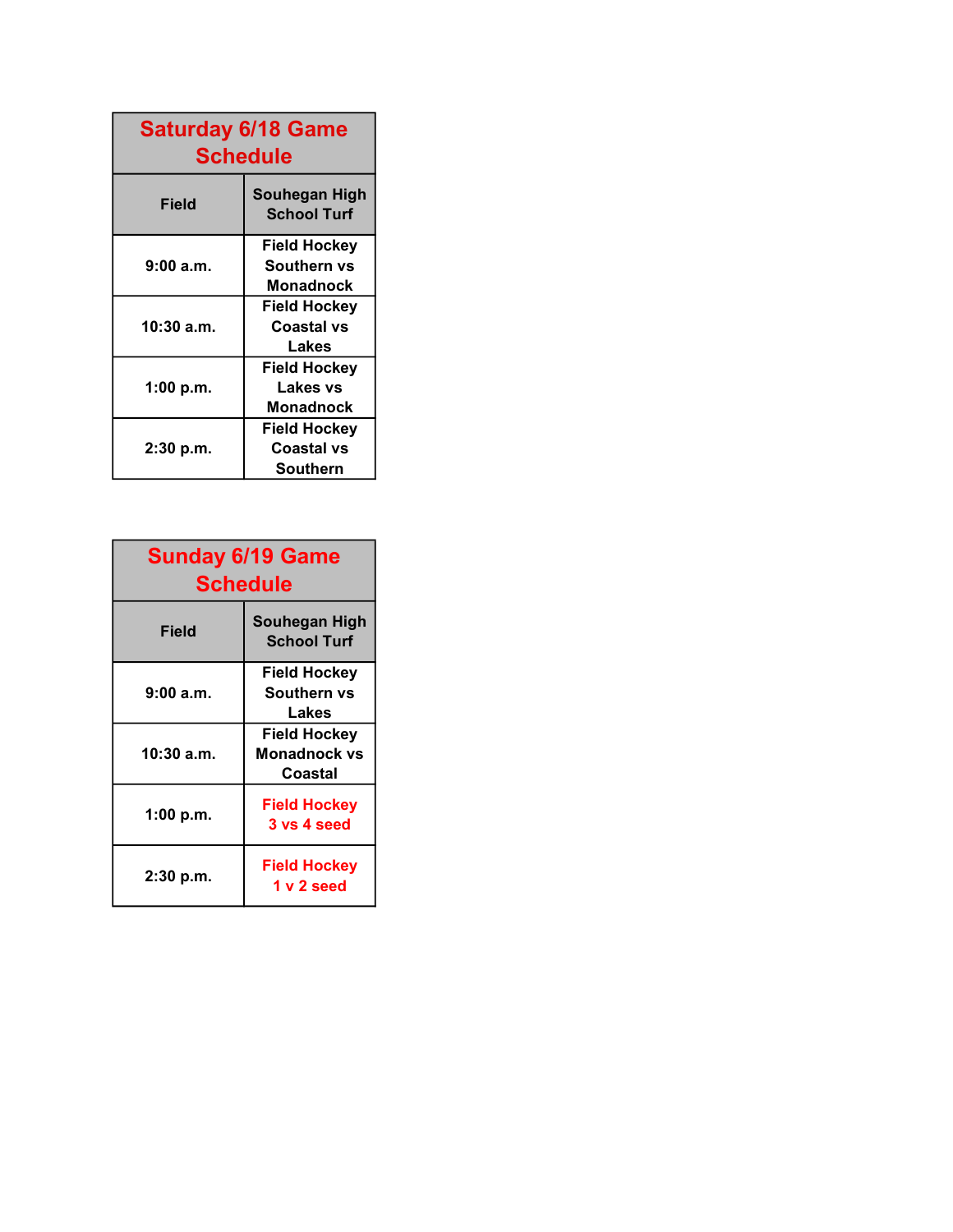| <b>Monday 6/20 Game Schedule</b> |                                                    |                                                             |                                                                |
|----------------------------------|----------------------------------------------------|-------------------------------------------------------------|----------------------------------------------------------------|
| <b>Field</b>                     | <b>NHTI</b><br><b>Softball Field</b>               | <b>NHTI</b><br><b>Soccer Field</b>                          | <b>NHTI</b><br><b>Soccer Field</b>                             |
| 4:00 p.m.                        | <b>Softball</b><br>Southern vs<br><b>Monadnock</b> |                                                             |                                                                |
| 5:00 p.m.                        |                                                    | <b>Soccer Boys</b><br>Lakes vs<br><b>Southern</b>           | <b>Soccer Girls</b><br>Lakes vs<br>Coastal                     |
| 6:00 p.m.                        | <b>Softball</b><br>Lakes vs<br>Coastal             |                                                             |                                                                |
| 6:30 p.m.                        |                                                    | <b>Soccer Boys</b><br><b>Coastal vs</b><br><b>Monadnock</b> | <b>Soccer Girls</b><br><b>Mondadnock vs</b><br><b>Southern</b> |
|                                  |                                                    |                                                             |                                                                |

| <b>Tuesday 6/21 Game Schedule</b> |                                                   |                                                               |                                                       |
|-----------------------------------|---------------------------------------------------|---------------------------------------------------------------|-------------------------------------------------------|
| Field                             | <b>NHTI</b><br><b>Softball Field</b>              | <b>NHTI</b><br><b>Soccer Field</b>                            | <b>NHTI</b><br><b>Soccer Field</b>                    |
| 4:00 p.m.                         | Softball<br>Southern vs<br>Lakes                  |                                                               |                                                       |
| 5:00 p.m.                         |                                                   | <b>Soccer Boys</b><br><b>Mondadnock vs</b><br><b>Southern</b> | <b>Soccer Girls</b><br>Coastal vs<br><b>Monadnock</b> |
| 6:00 p.m.                         | Softball<br><b>Coastal vs</b><br><b>Monadnock</b> |                                                               |                                                       |
| $6:30$ p.m.                       |                                                   | <b>Soccer Boys</b><br>Lakes vs<br>Coastal                     | <b>Soccer Girls</b><br>Lakes vs<br><b>Southern</b>    |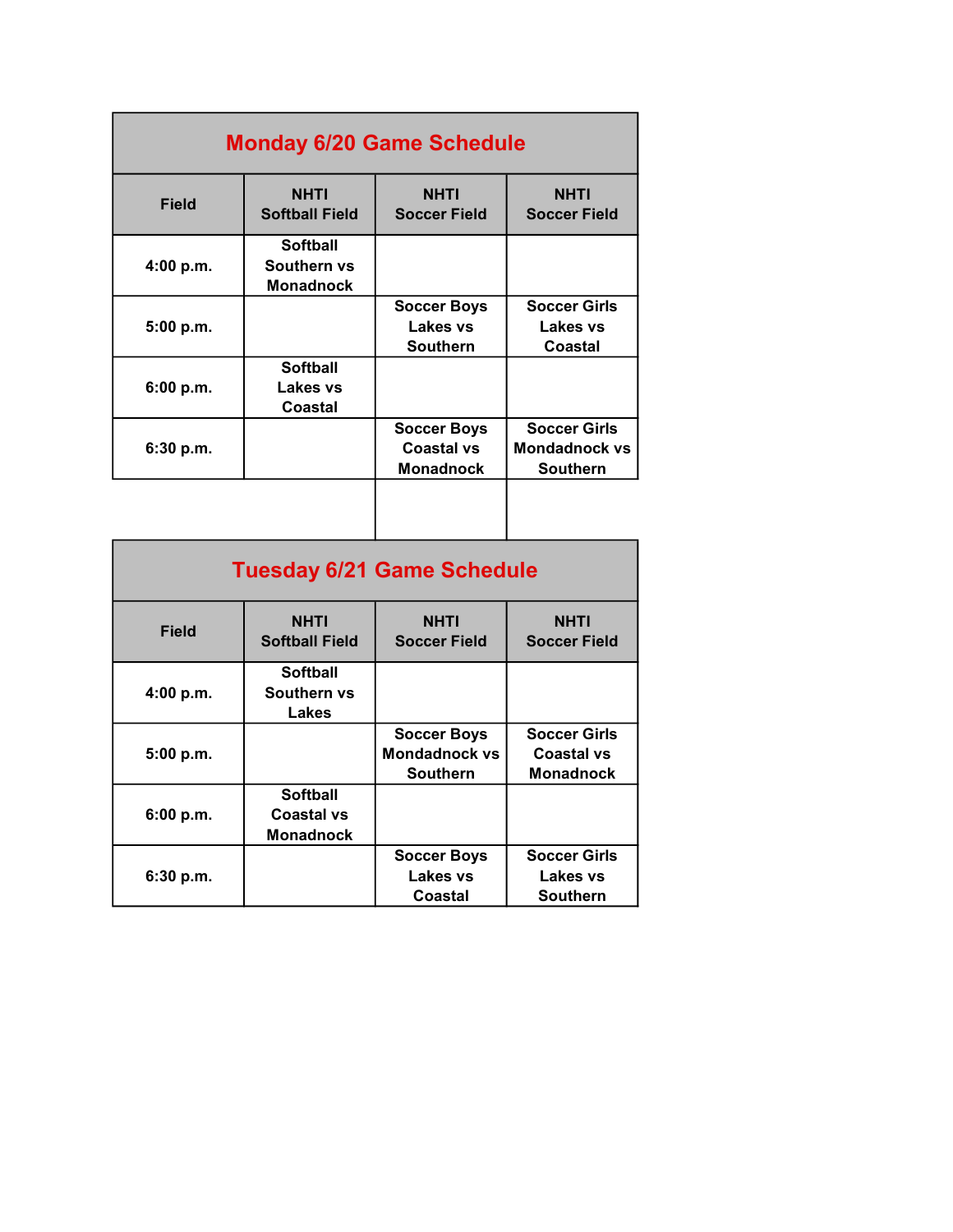| <b>Wednesday 6/22 Game Schedule</b> |                                      |                                                            |                                                             |
|-------------------------------------|--------------------------------------|------------------------------------------------------------|-------------------------------------------------------------|
| <b>Field</b>                        | <b>NHTI</b><br><b>Softball Field</b> | <b>NHTI</b><br><b>Soccer Field</b>                         | <b>NHTI</b><br><b>Soccer Field</b>                          |
| 4:00 p.m.                           | <b>Softball</b><br>3 vs 4 seed       |                                                            |                                                             |
| 5:00 p.m.                           |                                      | <b>Soccer Boys</b><br><b>Coastal vs</b><br><b>Southern</b> | <b>Soccer Girls</b><br><b>Monadnock vs</b><br>Lakes         |
| 6:00 p.m.                           | <b>Softball</b><br>1 vs 2 seed       |                                                            |                                                             |
| 6:30 p.m.                           |                                      | <b>Soccer Boys</b><br><b>Monadnock vs</b><br>Lakes         | <b>Soccer Girls</b><br><b>Coastal vs</b><br><b>Southern</b> |
| 7:00 p.m.                           |                                      |                                                            |                                                             |

| <b>Thursday 6/23 Game Schedule</b> |                                   |                                    |
|------------------------------------|-----------------------------------|------------------------------------|
| Field                              | NHTI<br><b>Soccer Field</b>       | NHTI<br><b>Soccer Field</b>        |
| 5:00 p.m.                          | <b>Soccer Boys</b><br>3 vs 4 seed | <b>Soccer Girls</b><br>3 vs 4 seed |
| 6:00 p.m.                          |                                   |                                    |
| 6:30 p.m.                          | <b>Soccer Boys</b><br>1 v 2 seed  | <b>Soccer Girls</b><br>1 v 2 seed  |